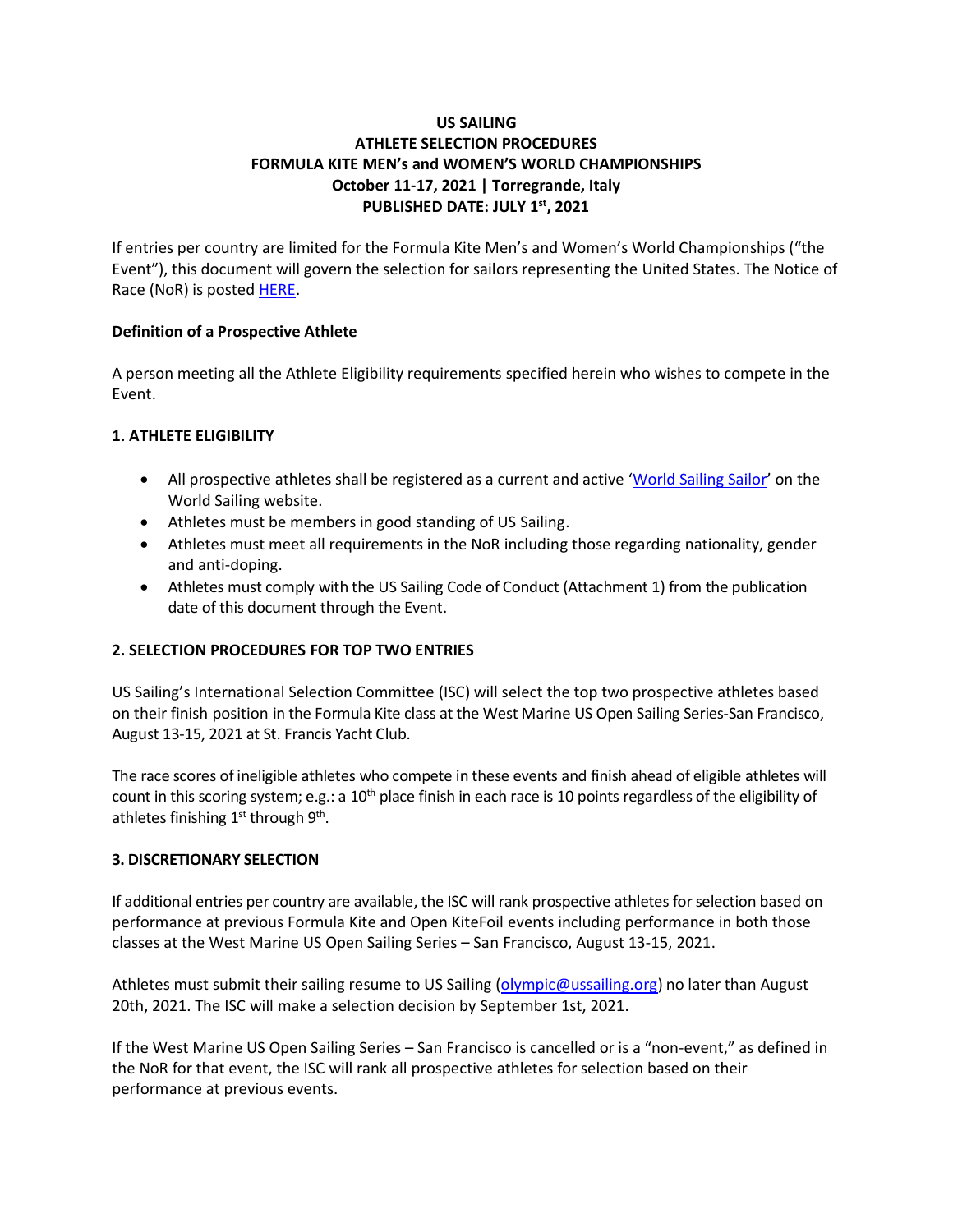### **4. REMOVAL OR WITHDRAWAL OF ATHLETES**

An athlete who has been nominated to represent the U.S. may be removed for any of the following reasons:

- Voluntary withdrawal. Athlete must submit a written letter to Meredith Brody, Olympic Director, at [MeredithBrody@ussailing.org.](mailto:meredithbrody@ussailing.org)
- Violation of the Code of Conduct (Attachment 1). Any athlete found to have violated the Code of Conduct (Attachment 1) at any time from the publishing of this document through the completion of the Event may not be eligible to represent the USA at the Event. All decisions regarding an Athlete's violations of the Code of Conduct in regard to an athlete's eligibility to compete at the Event will be made by US Sailing based on the procedures defined in the US Sailing Bylaws and Regulations.

### **5. DEVELOPMENT OF SELECTION PROCEDURES**

The following committee was responsible for creating these Selection Procedures:

JJ Fetter | Chair of International Selection Committee, Olympian Meredith Brody | US Sailing Olympic Director Maggie Shea | Athlete Advisory Representative, Tokyo 2020 Nominated Olympian Judge Ryan | Alternate Athlete Advisory Representative Charlie McKee | Olympian Briana Provancha | US Sailing Director, Olympian Luther Carpenter | US Sailing Team Head Coach Sally Barkow | US Sailing Team Coach and Performance Manager, Olympian Joe Morris | former Athlete Advisory Representative, Olympian Thomas Barrows | US Sailing Team Coach, Olympian Dave Perry | US Sailing Team Rules Advisor Paul Cayard | Executive Director US Olympic Sailing, Olympian Leandro Spina | Olympic Development Director

### **6. ATHLETE OMBUDSMAN**

Athletes who have questions regarding their opportunity to compete that are not answered by US Sailing may contact either of the following:

- US Sailing Athlete Ombudsman, Bob Lane by email at rlane@hmallc.com.
- USOPC Athlete Ombudsman Kacie Wallace by email at kacie@usathlete.org. Telephone | (719) 866-2299 Toll-free telephone | 1-(888) ATHLETE (1-888-284-5383) Email [| athlete.ombudsman@usoc.org](mailto:athlete.ombudsman@usoc.org)
	- <https://www.teamusa.org/Athlete-Ombuds>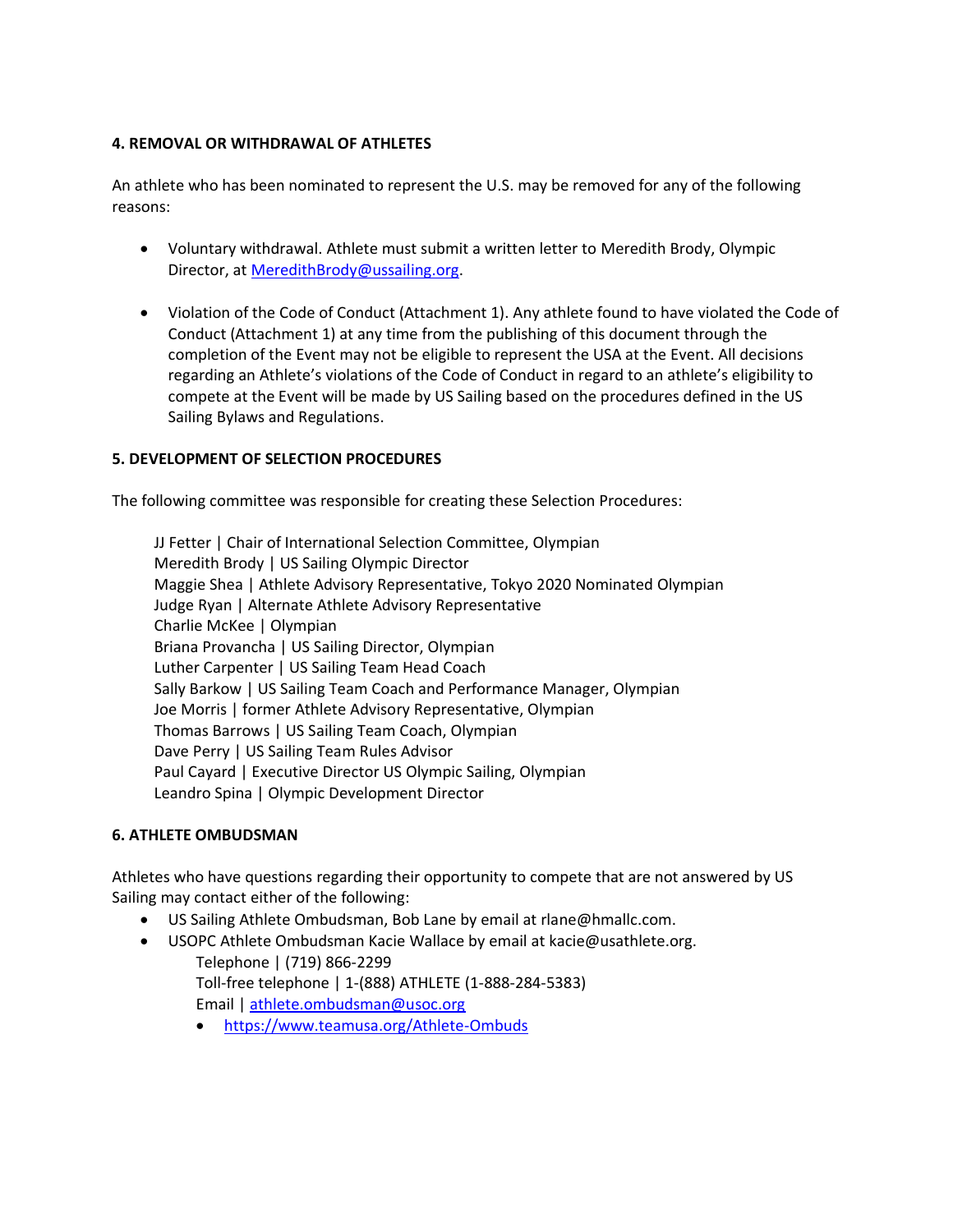#### **7. DISCLAIMER**

The Selection Criteria are based on the latest information available to US Sailing.

**AS THE NATIONAL GOVERNING BODY FOR SAILING IN THE UNITED STATES, THE COMMITTEE MAY NOT DISCRIMINATE BASED UPON THE APPLICANT'S RACE, COLOR, RELIGION, AGE, SEX OR NATIONAL ORIGIN, DISABILITY, VETERAN STATUS, SEXUAL ORIENTATION, GENDER IDENTITY OR EXPRESSION, GENETIC INFORMATION, OR ANY OTHER STATUS PROTECTED BY FEDERAL, STATE AND LOCAL LAW, WHERE APPLICABLE.**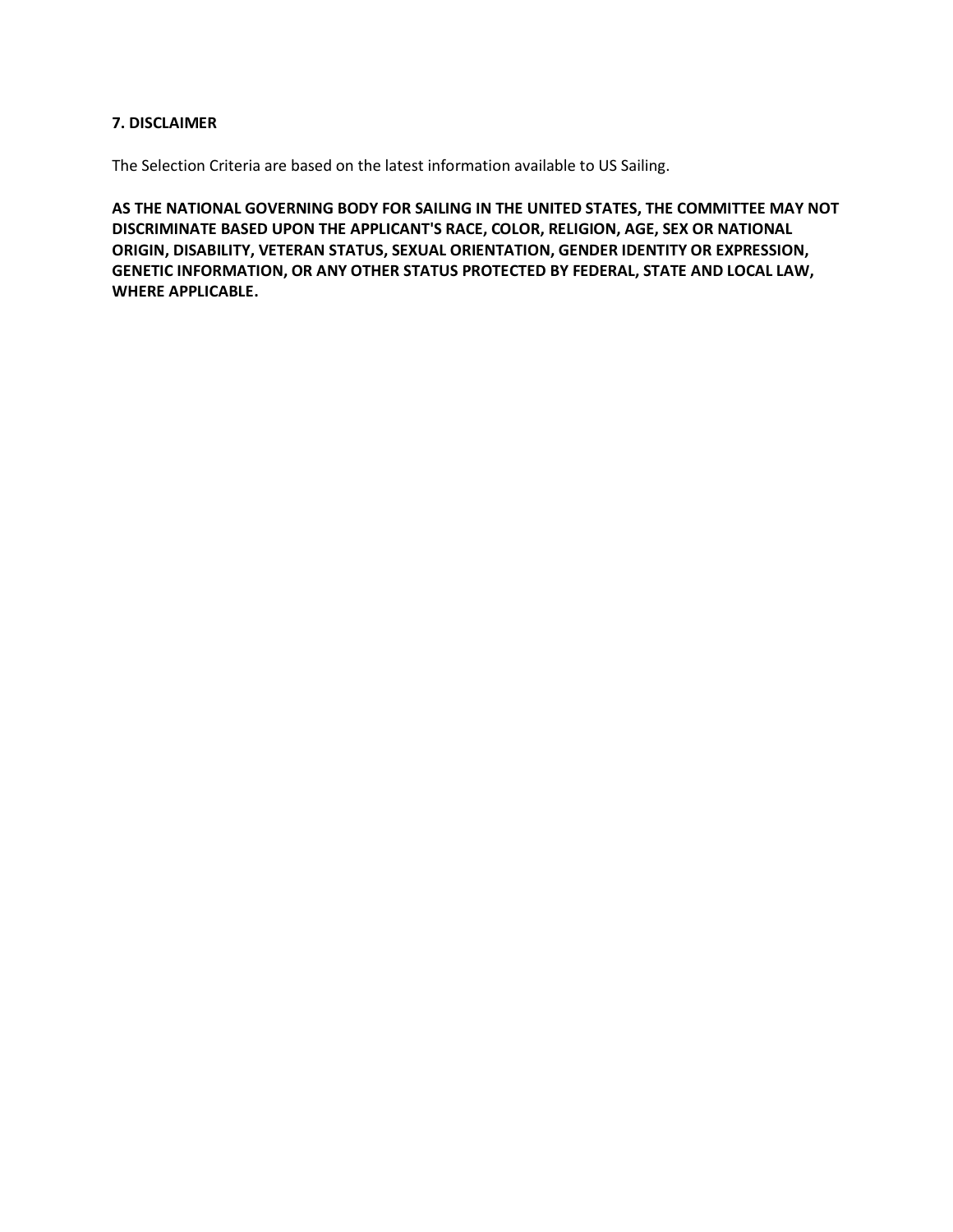

# **Attachment 1: 2021 US Sailing Code of Conduct for 2021 Formula Kite Men's and Women's World Championships**

The Athlete hereby pledgesto uphold the spirit of US Sailing's Code of Conduct (the "Code"), which offers a guide to the Athlete's conduct. The Athlete acknowledges that he or she has a right to a hearing if the opportunity to compete is denied or if charged with a violation of this Code.

The Athlete commits to familiarization with the Code and understandsthat acceptance of its provisions is a condition ofselection to the event. Failure to meet any term in the Code of Conduct will not be tolerated. Athletes who violate the Code of Conduct will be subject to a disciplinary review by US Sailing and penalties that may include suspension or removal from the event.

# **As a Member of the Travel Team, the Athlete hereby promises and agrees thats/he:**

- Shall abide by all rules related to the selection procedures as approved by US Sailing;
- Shall exercise good judgment and conduct themself with honesty, integrity, and respect for others at all times, including acting in a sportsmanlike manner consistent with the spirit of fair play;
- Shall maintain a level of fitness and competitive readiness that will permit performance at the maximum of the athlete's abilities;
- Shall follow the World Sailing Anti-Doping Code, the World Anti-Doping Code and the United States Anti-Doping Protocol, acknowledging the World Sailing, World Anti-Doping Agency and US Anti-Doping Agency rules and regulations concerning the use of banned methods and substances. Drug testing may take place during the event;
- Is not currently serving an Anti-Doping Agency violation and does not have a pending or unresolved violation charge;
- Shall review medications on [www.globaldro.com](http://www.globaldro.com/) and determine if any medications are considered Prohibited. If considered Prohibited, athletes will have to apply for a TUE, Therapeutic Usage Exemption. Any questions can go to *olympic@ussailing.org*;
- Shall be familiar with and follow the SafeSport rules, policies, and procedures adopted by the USOPC Center for SafeSport, as such rules may be amended from time to time;
- Shall successfully complete SafeSport training upon signing the Code of Conduct. Training is required every year, with a refresher course for those who have previously completed the SafeSport Training;
	- o To complete the training: go to the [SafeSport website.](file:///C:/Users/thomasmistele/Downloads/1.https:/safesport.org/authentication/register%3ftoken=9d8ee5fa-5241-4dd2-a606-199d2f21e097)
	- o Create an account (if not done so already) by entering Athlete's US Sailing member ID
	- o Follow instructions for online training
- Shall complete a background check through the US Sailing provider upon signing the Code of Conduct and promptly complete this screening after receiving the e-mail prompt by Hire Image, the screening company retained by US Sailing;
- Shall not engage in any conduct that is criminal under any laws applicable to the athlete, including, but not limited to laws governing the possession and use of drugs and alcohol and